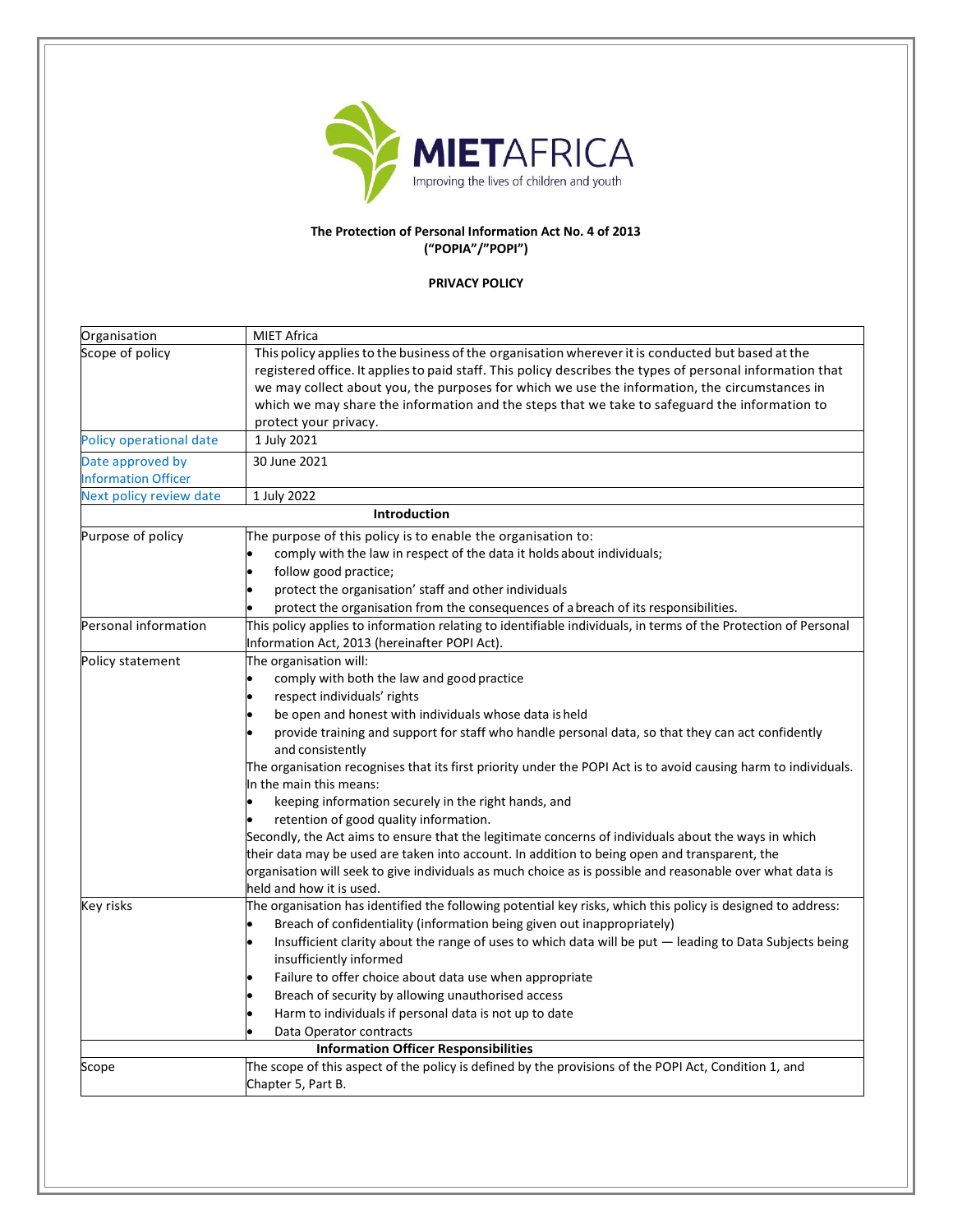| Information Officer          | The Information Officer has the following responsibilities:                                                                                                                                             |
|------------------------------|---------------------------------------------------------------------------------------------------------------------------------------------------------------------------------------------------------|
| Responsibilities             | Developing, publishing and maintaining a POPI Policy which addresses all relevant provisions of the                                                                                                     |
|                              | POPI Act, including but not limited to the following:                                                                                                                                                   |
|                              | Reviewing the POPI Act and periodic updates as published                                                                                                                                                |
|                              | Ensuring that POPI Act induction training takes place for all staff                                                                                                                                     |
|                              | Ensuring that periodic communication awareness on POPI Act responsibilities takes place                                                                                                                 |
|                              | Ensuring that Privacy Notices for internal and external purposes are developed and published                                                                                                            |
|                              | Handling data subject access requests                                                                                                                                                                   |
|                              |                                                                                                                                                                                                         |
|                              | Approving unusual or controversial disclosures of personal data                                                                                                                                         |
|                              | Approving contracts with Data Operators<br>Ensuring that appropriate policies and controls are in place for ensuring the Information Quality of                                                         |
|                              | personal information                                                                                                                                                                                    |
|                              | Ensuring that appropriate Security Safeguards in line with the POPI Act for personal information are in<br>place                                                                                        |
|                              | Handling all aspects of relationship with the Regulator as foreseen in the POPI Act                                                                                                                     |
|                              | Provide direction to any Deputy Information Officer if and when appointed                                                                                                                               |
| Appointment                  | The appointment of the organisation Information Officer will be authorised by the Designated Head.                                                                                                      |
|                              | Consideration will be given an annual basis of the re-appointment or replacement of the Information                                                                                                     |
|                              | Officer; the need for any Deputy to assist the Information Officer.                                                                                                                                     |
|                              |                                                                                                                                                                                                         |
|                              | <b>Processing Limitation</b>                                                                                                                                                                            |
| Scope                        | The scope of this aspect of the policy is defined by the provisions of the POPI Act, Condition 2.                                                                                                       |
| <b>Processing Limitation</b> | The organisation undertakes to comply with the POPI Act, Conditions 2 in terms of processing limitation,                                                                                                |
|                              | sections 9 to 12, subject to the following stipulation (Forms of Consent).                                                                                                                              |
| Forms of consent             | The organisation undertakes to gain written consent where appropriate; alternatively a recording                                                                                                        |
|                              | must be kept of verbal consent.                                                                                                                                                                         |
| Nature of Personal           | The organisation has used the Data Inventory to identify all instances of personal information in the                                                                                                   |
| Information                  | organisation.<br><b>Purpose specification</b>                                                                                                                                                           |
| Scope                        | The scope of this aspect of the policy is defined by the provisions of the POPI Act, Condition 3.                                                                                                       |
| Purpose specification        | The organisation undertakes to comply with the POPI Act, Conditions 2 in terms of processing limitation,                                                                                                |
|                              | sections 13 and 14, subject to the following stipulation (Retention periods).                                                                                                                           |
| <b>Retention periods</b>     | The organisation will establish retention periods for at least the following categories of data:                                                                                                        |
|                              | <b>Directors</b>                                                                                                                                                                                        |
|                              | Staff                                                                                                                                                                                                   |
|                              |                                                                                                                                                                                                         |
|                              | Customers                                                                                                                                                                                               |
|                              | Suppliers                                                                                                                                                                                               |
| Use of Cookies where         | Cookies are alphanumeric identifiers that we transfer to your computer's hard drive through your web                                                                                                    |
| applicable                   | browser to enable our systems to recognise your browser and to automatically collect information from                                                                                                   |
|                              | your computer such as your IP address and other details about your computer which are automatically                                                                                                     |
|                              | collected by our web server, operating system and browser type, for system administration and to report                                                                                                 |
|                              | aggregate information to us. This is statistical data about our users' browsing actions and patterns, and                                                                                               |
|                              | does not identify any individual.                                                                                                                                                                       |
|                              | The "Help" menu on the menu bar of most browsers will tell you how to prevent your browser from                                                                                                         |
|                              | accepting new cookies, how to have the browser notify you when you receive a new cookie and how to                                                                                                      |
|                              | disable cookies altogether. Additionally, you can disable or delete similar data used by browser add-ons,                                                                                               |
|                              | such as flash cookies, by changing the add-on's settings or visiting the website of its manufacturer.                                                                                                   |
|                              | However, because cookies allow you to take advantage of some of the Company's essential features,<br>we recommend that you leave them turned on. If you do leave cookies turned on, be sure to sign off |
|                              | when you finish using a shared computer.                                                                                                                                                                |
|                              | <b>Further processing limitation</b>                                                                                                                                                                    |
| Scope                        | The scope of this aspect of the policy is defined by the provisions of the POPI Act, Condition 4.                                                                                                       |
| Further processing           | The organisation undertakes to comply with the POPI Act, Conditions 2 in terms of processing limitation,                                                                                                |
| limitation                   | section 15.                                                                                                                                                                                             |
|                              | <b>Information quality</b>                                                                                                                                                                              |
| Scope                        | The scope of this aspect of the policy is defined by the provisions of the POPI Act, Condition 5.                                                                                                       |
|                              | The organisation will comply with all of the aspects of Condition 5, section 16.                                                                                                                        |
|                              | The organisation will regularly review its procedures for ensuring that its records remain accurate and                                                                                                 |
|                              |                                                                                                                                                                                                         |
| Accuracy                     | consistent and, in particular:                                                                                                                                                                          |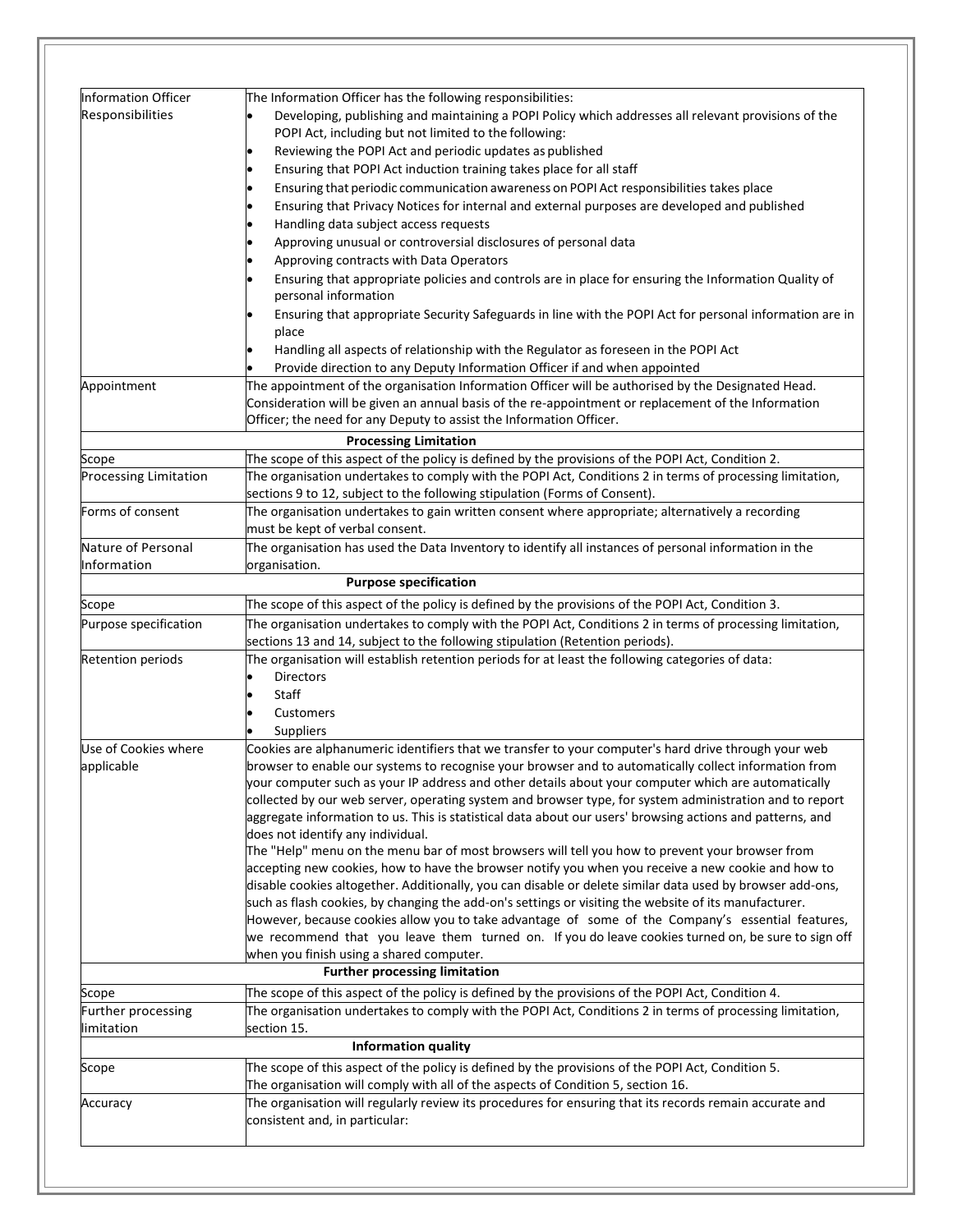|                 | Data on any individual will be held in as few places as necessary, and all staff will be discouraged<br>from establishing unnecessary additional data sets.<br>Effective procedures will be in place so that all relevant systems are updated when information about<br>any individual changes.<br>Staff who keeps more detailed information about individuals will be given additional guidance on                                                                                                                                                                                                                                                                                                                                                                                                                                                                                                                                                                                                                                                                                                                                                                                                                                                                                                                                                                                                                                                                                                                                                                                                                                                                                                                                                                                                                                                                                                                                                                                                                                                                                                                                                                                                    |
|-----------------|--------------------------------------------------------------------------------------------------------------------------------------------------------------------------------------------------------------------------------------------------------------------------------------------------------------------------------------------------------------------------------------------------------------------------------------------------------------------------------------------------------------------------------------------------------------------------------------------------------------------------------------------------------------------------------------------------------------------------------------------------------------------------------------------------------------------------------------------------------------------------------------------------------------------------------------------------------------------------------------------------------------------------------------------------------------------------------------------------------------------------------------------------------------------------------------------------------------------------------------------------------------------------------------------------------------------------------------------------------------------------------------------------------------------------------------------------------------------------------------------------------------------------------------------------------------------------------------------------------------------------------------------------------------------------------------------------------------------------------------------------------------------------------------------------------------------------------------------------------------------------------------------------------------------------------------------------------------------------------------------------------------------------------------------------------------------------------------------------------------------------------------------------------------------------------------------------------|
|                 | accuracy in record keeping.                                                                                                                                                                                                                                                                                                                                                                                                                                                                                                                                                                                                                                                                                                                                                                                                                                                                                                                                                                                                                                                                                                                                                                                                                                                                                                                                                                                                                                                                                                                                                                                                                                                                                                                                                                                                                                                                                                                                                                                                                                                                                                                                                                            |
| <b>Updating</b> | The organisation will review all personal information on an annual basis                                                                                                                                                                                                                                                                                                                                                                                                                                                                                                                                                                                                                                                                                                                                                                                                                                                                                                                                                                                                                                                                                                                                                                                                                                                                                                                                                                                                                                                                                                                                                                                                                                                                                                                                                                                                                                                                                                                                                                                                                                                                                                                               |
| Archiving       | All Personal Information which you provide to the Company will be held and/ or stored securely for the<br>purpose of collection. Your Personal Information will be stored electronically in a database. Where<br>appropriate, some information may be retained in hard copy. In either event, storage will be secure and<br>audited regularly regarding the safety and the security of the information.<br>Where data is stored electronically outside the borders of South Africa, such is done only in countries that<br>have similar privacy laws to our own or where such facilities are bound contractually to no lesser<br>regulations than those imposed by POPI.<br>Once this information is no longer required, due to the fact that the purpose has been served, such<br>Personal Information will be safely and securely archived for a period of 7 years, as per the requirements<br>of the Companies Act, 71 of 2008, or longer, should this be required by any other law applicable in South<br>Africa. Thereafter, all your Personal Information will be permanently destroyed. Information about our<br>members is an important part of our business and we do not sell it to others. The Company shares<br>customer information only as described below.<br>Third Party Service Providers: We employ other companies and individuals to perform functions on our<br>behalf. Examples include sending postal mail and e-mail, removing repetitive information from customer<br>lists, analysing data, and providing marketing services. Third party service providers have access to<br>personal information needed to perform their functions, but may not use it for other purposes. Further,<br>they must process the personal information in accordance with this privacy policy and as permitted by<br>South African data protection legislation.<br>Business Transfers: As we continue to develop our business, we might sell or buy or subsidiaries or<br>business units. In such transactions, customer information generally is one of the transferred business<br>assets but remains subject to the promises made in any pre-existing privacy policy (unless, of course, the |
|                 | customer consents otherwise). Also, in the unlikely event that the Company or substantially all of its assets<br>are acquired, personal information will of course be one of the transferred assets.<br>Protection of the Company and others: We release account and other personal information when we<br>believe that such a release is appropriate to comply with the law; enforce or apply our customer or other<br>agreements; or protect the rights, property or safety of the Company, our users or others. This includes<br>exchanging information with other companies and organisations for fraud protection and credit risk<br>reduction. Obviously, however, this does not include selling, sharing or otherwise disclosing personally<br>identifiable information from customers for commercial purposes in a way that is contrary to the<br>commitments made in this privacy policy. With your consent, other than as set out above, you will receive<br>notice when information about you might go to third parties and you will have an opportunity to choose<br>not to share the information.                                                                                                                                                                                                                                                                                                                                                                                                                                                                                                                                                                                                                                                                                                                                                                                                                                                                                                                                                                                                                                                                                         |
|                 | <b>Openness</b>                                                                                                                                                                                                                                                                                                                                                                                                                                                                                                                                                                                                                                                                                                                                                                                                                                                                                                                                                                                                                                                                                                                                                                                                                                                                                                                                                                                                                                                                                                                                                                                                                                                                                                                                                                                                                                                                                                                                                                                                                                                                                                                                                                                        |
| Scope           | The scope of this aspect of the policy is defined by the provisions of the POPI Act, Condition 6.                                                                                                                                                                                                                                                                                                                                                                                                                                                                                                                                                                                                                                                                                                                                                                                                                                                                                                                                                                                                                                                                                                                                                                                                                                                                                                                                                                                                                                                                                                                                                                                                                                                                                                                                                                                                                                                                                                                                                                                                                                                                                                      |
| Openness        | In line with Conditions 6 and 8 of the Act, the organisation is committed to ensuring that in principle<br>Data Subjects are aware that their data is being processed and<br>for what purpose it is being processed;<br>what types of disclosure are likely; and<br>How to exercise their rights in relation to the data.                                                                                                                                                                                                                                                                                                                                                                                                                                                                                                                                                                                                                                                                                                                                                                                                                                                                                                                                                                                                                                                                                                                                                                                                                                                                                                                                                                                                                                                                                                                                                                                                                                                                                                                                                                                                                                                                              |
| Procedure       | Data Subjects will generally be informed in the following ways:<br>Policies<br><b>Privacy Notice</b><br><b>Consent Forms</b><br>Whenever data is collected, the number of mandatory fields will be kept to a minimum and Data Subjects<br>will be informed which fields are mandatory and why.<br><b>Security Safeguards</b>                                                                                                                                                                                                                                                                                                                                                                                                                                                                                                                                                                                                                                                                                                                                                                                                                                                                                                                                                                                                                                                                                                                                                                                                                                                                                                                                                                                                                                                                                                                                                                                                                                                                                                                                                                                                                                                                           |
| Scope           | The scope of this aspect of the policy is defined by the provisions of the POPI Act, Condition 7, and section                                                                                                                                                                                                                                                                                                                                                                                                                                                                                                                                                                                                                                                                                                                                                                                                                                                                                                                                                                                                                                                                                                                                                                                                                                                                                                                                                                                                                                                                                                                                                                                                                                                                                                                                                                                                                                                                                                                                                                                                                                                                                          |
|                 | 19 to 22.<br>This section of the policy only addresses security issues relating to personal information. It does not<br>cover security of the building, business continuity or any other aspect of security.                                                                                                                                                                                                                                                                                                                                                                                                                                                                                                                                                                                                                                                                                                                                                                                                                                                                                                                                                                                                                                                                                                                                                                                                                                                                                                                                                                                                                                                                                                                                                                                                                                                                                                                                                                                                                                                                                                                                                                                           |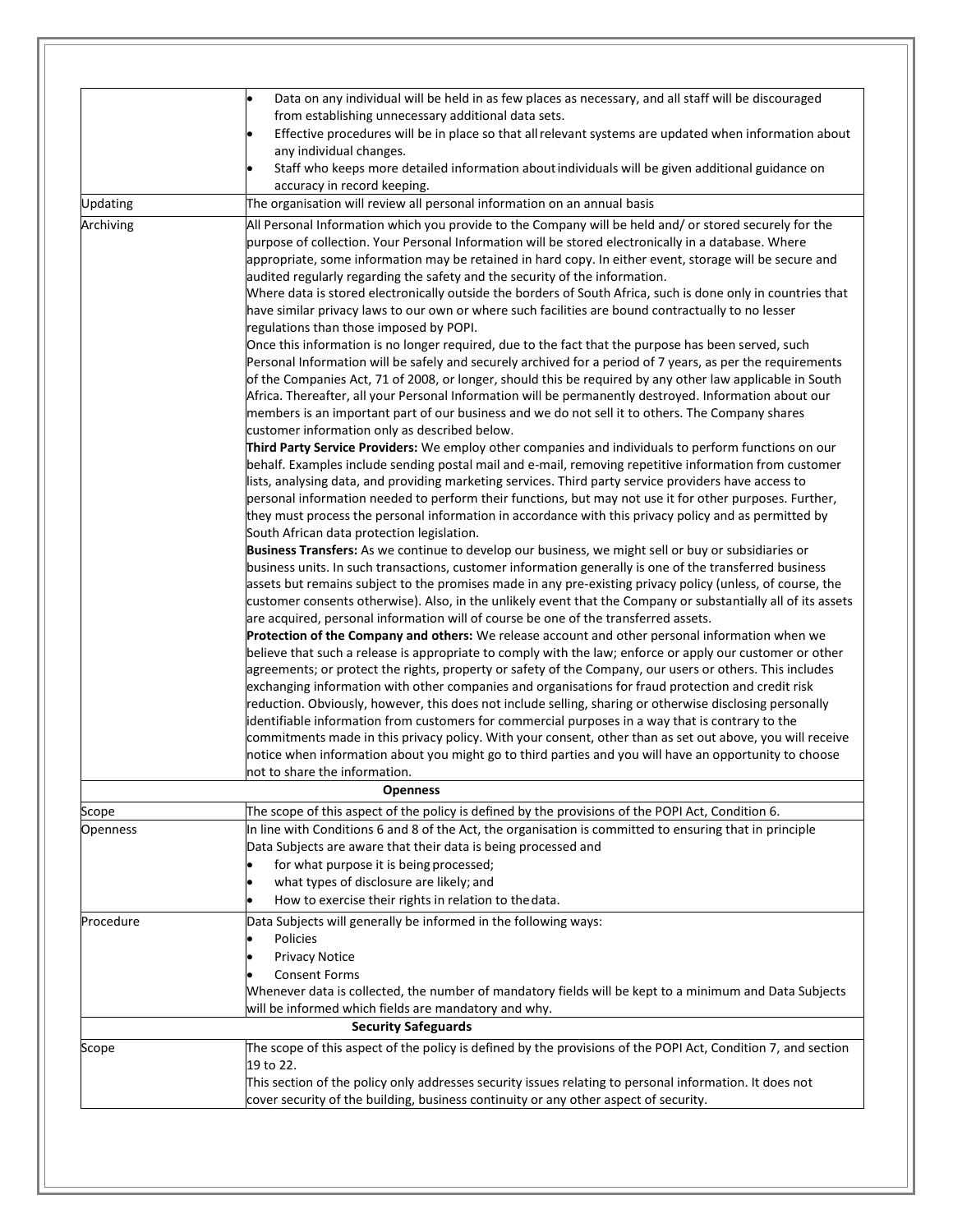|                            | colleagues, especially over the phone, through "social engineering".                                                                                                                                                  |
|----------------------------|-----------------------------------------------------------------------------------------------------------------------------------------------------------------------------------------------------------------------|
| Setting security levels    | Access to information on the main the organisation computer system will be controlled by function.                                                                                                                    |
| Security measures          | The organisation will ensure that all necessary controls are in place in terms of access to personal<br>information.                                                                                                  |
| <b>Business continuity</b> | The organisation will ensure that adequate steps are taken to provide business continuity in the event of<br>an emergency.                                                                                            |
|                            | <b>Data Subject participation</b>                                                                                                                                                                                     |
| Scope                      | The scope of this aspect of the policy is defined by the provisions of the POPI Act, Condition 8, sections 23<br>to 25.                                                                                               |
| Responsibility             | Any subject access requests will be handled by the POPI Act Information Officer in terms of<br>Condition 8.                                                                                                           |
| Procedure for making       | Subject access requests must be in writing. All staff is required to pass on anything which might                                                                                                                     |
| request                    | be a subject access request to the POPI Act Information Officer without delay.                                                                                                                                        |
|                            | Requests for access to personal information will be handled in compliance with the POPI Act and                                                                                                                       |
|                            | in compliance with the Promotion of Access to Information Act (PAIA), as defined in the<br>organisation PAIA Manual.                                                                                                  |
| Provision for verifying    | Where the individual making a subject access request is not personally known to the POPI Act Information                                                                                                              |
| identity                   | Officer their identity will be verified before handing over any information.                                                                                                                                          |
| Charging                   | Fees for access to personal information will be handled in compliance with the PAIA Act.                                                                                                                              |
| Procedure for granting     | Procedures for access to personal information will be handled in compliance with the PAIA Act, as defined in                                                                                                          |
| access                     | the organisation PAIA Manual.                                                                                                                                                                                         |
| Data Subject's rights      | You have the right to request a copy of the personal information we hold about you or to object to the                                                                                                                |
|                            | processing of personal information held about you. To do this, contact us at the numbers/addresses listed                                                                                                             |
|                            | earlier and specify what information you would like. We will take all reasonable steps to confirm your                                                                                                                |
|                            | identity before providing details of your personal information.<br>You can always choose not to provide information. If you do not want to receive e-mail or other electronic                                         |
|                            | communications and mail from us, tick the opt-out box in your terms and conditions or let us know in                                                                                                                  |
|                            | writing if you don't want to receive these offers. However, please note, if you do not want to receive legal                                                                                                          |
|                            | notices from us, such as this privacy policy, those notices will still govern your use of the Company services                                                                                                        |
|                            | and products and it is your responsibility to review them for changes.                                                                                                                                                |
|                            | You have the right to ask us to update, correct or delete your personal information. You may do this by<br>contacting us at the numbers/addresses provided earlier. We will take all reasonable steps to confirm your |
|                            | identity before making changes to personal information we may hold about you. We would appreciate it if                                                                                                               |
|                            | you would keep your personal information accurate. Please update your information by contacting us at the                                                                                                             |
|                            | numbers/addresses provided earlier whenever your details change.                                                                                                                                                      |
|                            | Processing of Special Personal Information                                                                                                                                                                            |
| Scope                      | The scope of this aspect of the policy is defined by the provisions of the POPI Act, Part B, sections 26 to 33.                                                                                                       |
| Processing of Special      | The organisation has the policy of adhering to the process of Special Personal Information which relates                                                                                                              |
| Personal Information       | to the religious or philosophical beliefs, race or ethnic origin, trade union membership, political                                                                                                                   |
|                            | persuasion, health or sex life or biometric information of a data subject.                                                                                                                                            |
|                            | Special personal information includes criminal behaviour relating to alleged offences or proceedings<br>dealing with alleged offences.                                                                                |
|                            | Unless a general authorisation, alternatively a specific authorisation relating to the different types of                                                                                                             |
|                            | special personal information applies, a responsible party is prohibited from processing special personal                                                                                                              |
|                            | information.                                                                                                                                                                                                          |
|                            | Processing of Personal Information of Children                                                                                                                                                                        |
| Scope                      | The scope of this aspect of the policy is defined by the provisions of the POPI Act, Part C, sections 34 and<br>35.                                                                                                   |
| Processing of              | The organisation has the policy of adhering to the process of Special Personal Information of children.                                                                                                               |
| Personal                   | This applies to under-18 individuals, so an age check is required for all personal information records.                                                                                                               |
| Information of             | General authorisation concerning personal information of children only applies where under-18 are                                                                                                                     |
| Children                   | involved.<br><b>Prior Authorisation</b>                                                                                                                                                                               |
| Scope                      | The scope of this aspect of the policy is defined by the provisions of the POPI Act, Chapter 6.                                                                                                                       |
| <b>Prior Authorisation</b> | The organisation has the policy of adhering to the process of Prior Authorisation in terms of sections                                                                                                                |
|                            |                                                                                                                                                                                                                       |